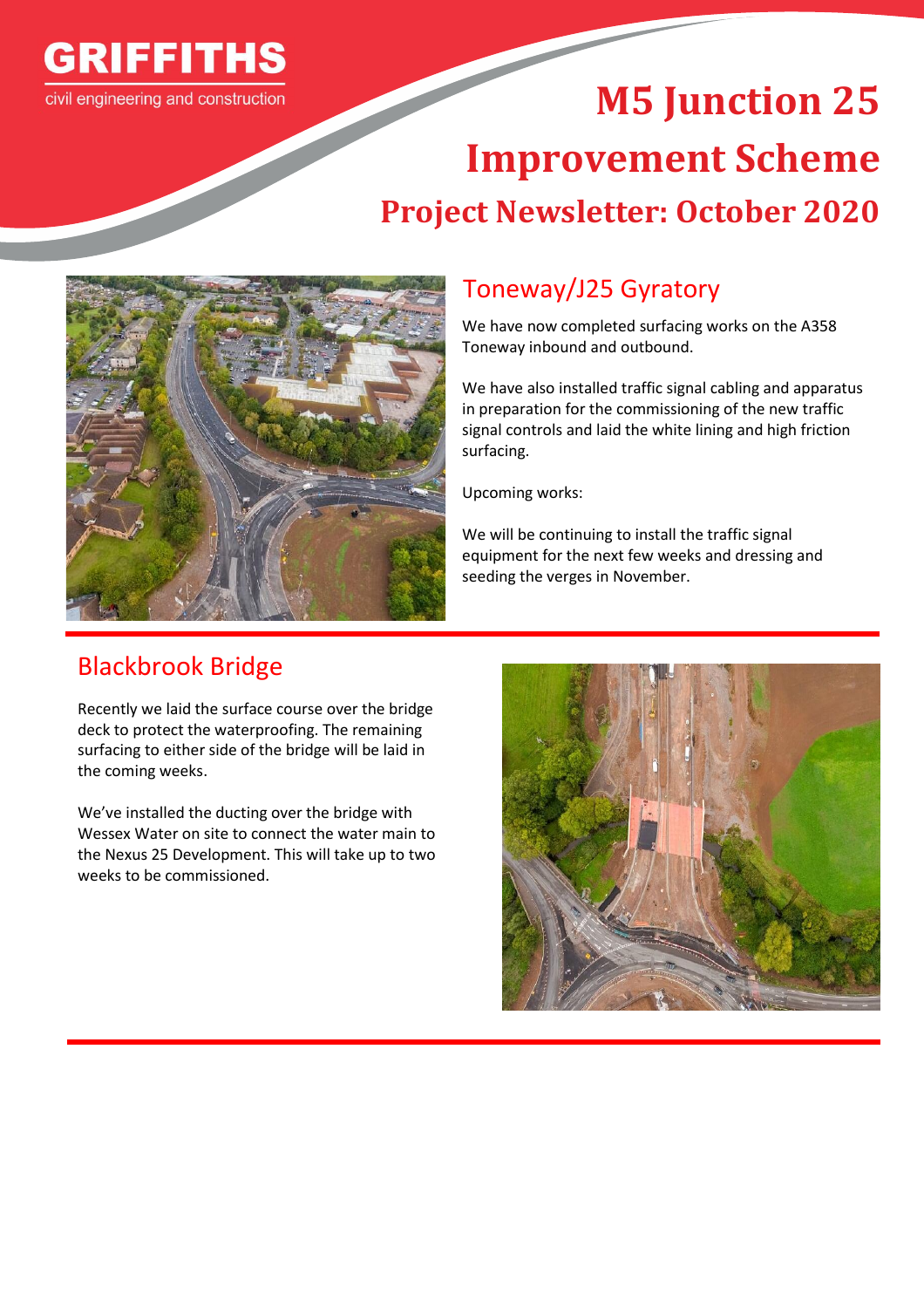



#### **M5 Junction 25 Improvement Scheme – October 2020 – Continued**



## New Nexus 25 Roundabout

We are continuing to instal lighting columns, signs and ducting for BT, electric & traffic signals. This will be ongoing for the next 4-6 weeks.

Access tracks are being filled and we've have installed the majority of the edgings. The reinforced grass has been installed on the north side of the bridge.

We have continued surfacing the footpaths including the red surfacing for cycle paths.

### Ruishton Junction

Footpath works around the junction and heading towards the Toby Carvery are still ongoing – this is currently planned to stop now until traffic has switched to the new link road.





## Drone footage: watch our latest update

Our latest drone footage is available on our project pages at Griffiths in the Community website

<https://community.alungriffiths.co.uk/projects-in-your-area/m5-j25-taunton/progress-videos/>